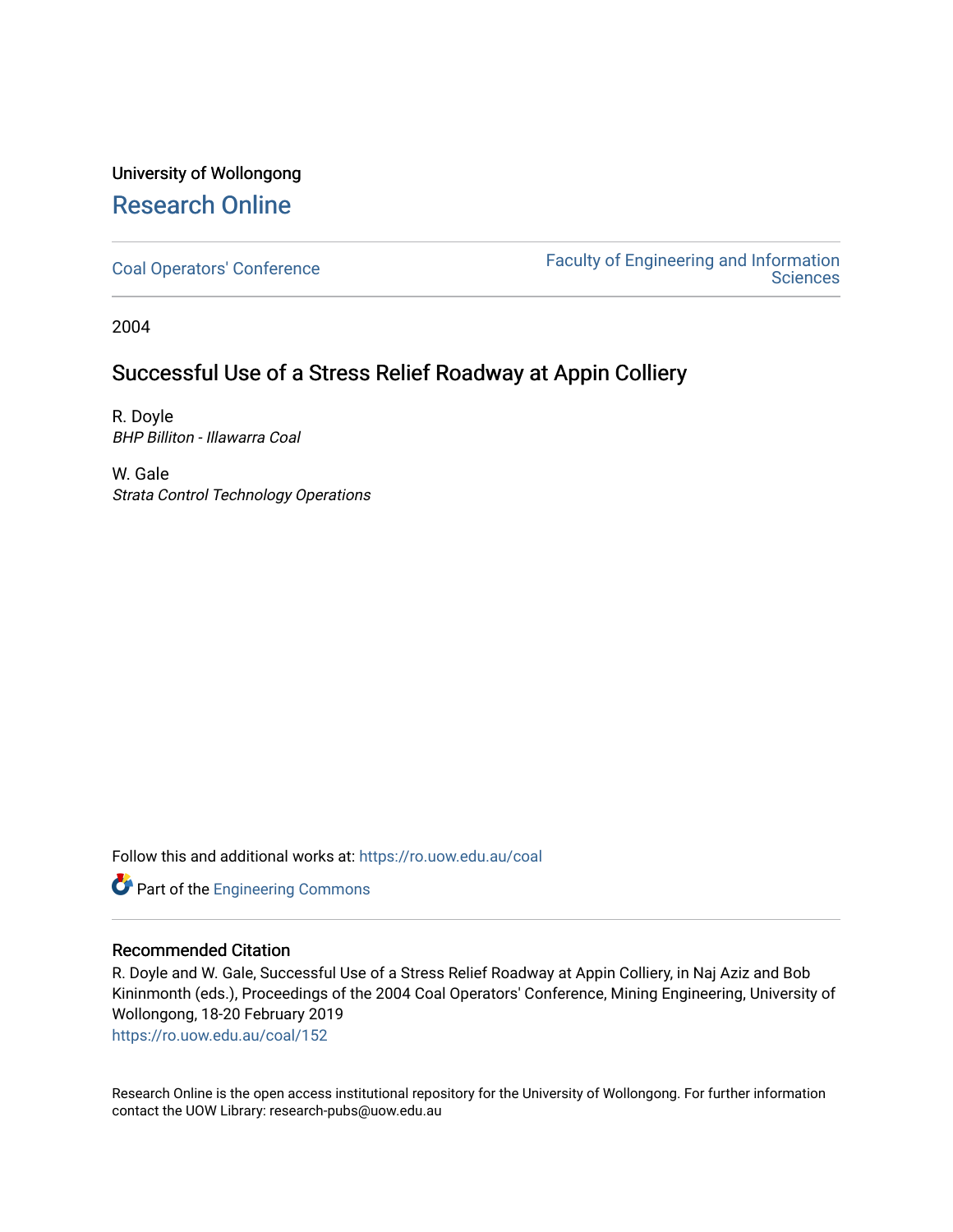# **SUCCESSFUL USE OF A STRESS RELIEF ROADWAY AT APPIN COLLIERY**

## Rod Doyle<sup>1</sup> and Winton Gale<sup>2</sup>

*ABSTRACT:* High horizontal stress levels can lead to extensive roadway deformation requiring expensive secondary support to ensure stability; this is particularly the case with longwall installation faces. Longwall installation roadways are a critical construction within coal mines. The use of a purpose built 'Stress Relief Roadway' to minimise roof deformation in the nearby longwall installation roadway, by reducing stress impacts has been undertaken at Appin Colliery – BHP Billiton Illawarra Coal. Its use led to significant cost and operational benefits. This paper outlines the process used; from identifying horizontal stress as an issue, as well as generating computer models through the various options and culminating in ground monitoring of the constructed roadways to the successful start of the longwall panel.

#### **INTRODUCTION**

Appin Colliery is located in the Southern Coalfield of New South Wales some 30km from the city of Wollongong and around 40kms from the port of Port Kembla. The Bulli seam is coking coal and is utilised in the local and international steel making industries. Appin Colliery has been operating for some 40 years and during that time has produced in excess of 40 Million tonnes of coal. The mine has been the backbone of coal production for the BHPBilliton Illawarra Coal Group of collieries.

Overburden at the mine consists of sedimentary rocks with a depth of cover at about 500m and as a result the vertical loading is of the order of 12-14MPa. Horizontal stress is of greater significance and measurements have been taken from near the area of interest. Stress levels range in the order of 20-30MPa and are significant enough to cause serious roof deformation. The previous two longwall panels had stress effects that caused operational issues with both longwall installation faces. This was the primary cause to seek a viable alternative – the stress relief roadway.

#### **PURPOSE**

The purpose of a stress relief roadway is essentially to improve roadway conditions in the nearby wider longwall installation roadway at the expense of the pre-driven stress relief roadway. The logic behind such a development is that the initial drivage suffers deformation as a result of the high horizontal stress. The stress causes significant roof guttering and or slabbing. This process in turn forces the stress field to readjust itself and the later formed longwall installation roadway is driven in an environment protected from the higher stress.

#### **HISTORY**

Stress Relief Roadways have a long and successful history of operation at Appin Colliery. Figure 1 shows the mine layouts and identifies mining areas and the region of the stress relief roadway discussed in this paper. Figure 2 highlights the area this paper deals with. In some instances lifting off of the relief roadway was undertaken to ensure that significant deformation took place, thereby ensuring stress relief for the wider installation face.

 $\overline{a}$ 

<sup>1</sup> BHPBilliton Illawarra Coal

<sup>2</sup> Strata Control Technology Operations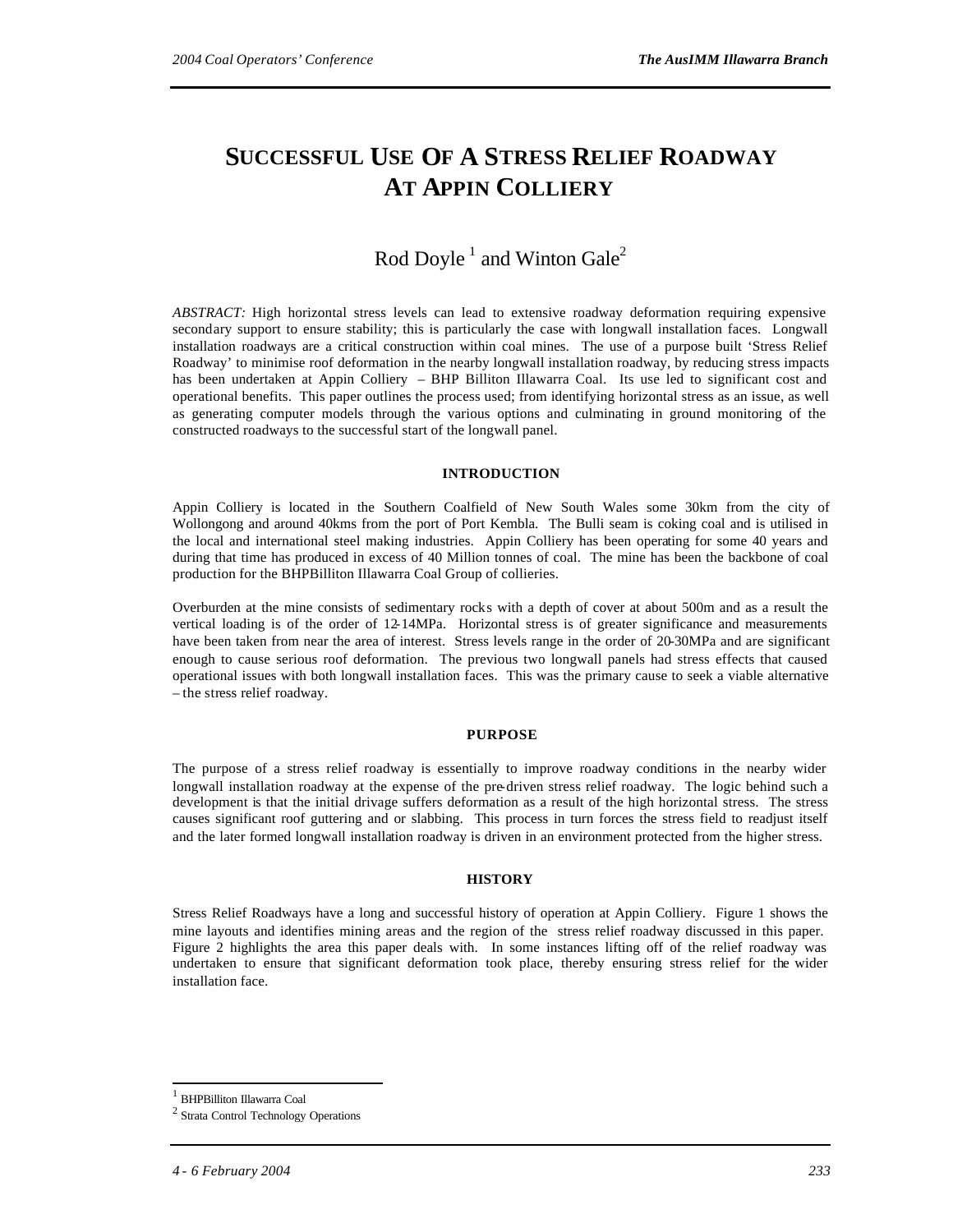For some time the mine stopped providing stress relief roadways as it was considered that they interfered with the critical path development rates. But in practise experience has shown that a smoother longwall installation pro cess offsets the economics of slower development rates.

#### **GEOLOGICAL MAPPING**

Geological mapping of all roadways in the underground environment is undertaken to monitor geological structures as well as stress deformation. Hazard plans for the mine are prepared and indicate the nature of hazards, such as faults, dykes, stress and gas as well as cross-sections indicating the proximity of adjacent coal seams.

While the immediate roof strata varies it is predominantly a sequence of interbedded fine-grained sediments typically consisting of massive siltstones or fine-grained sandstones ranging in strength from 30-80MPa (UCS). Estimates of Coal Mine Roof Rating (CMRR) would be in the vicinity of 40 to 50 (weak to moderate).



**Fig 1 - Appin Mine layout – goafs not blacked out.**

### **STRATA CHARACTERISATION & COMPUTER MODELLING**

To ensure the correct geometry for the stress relief roadway and longwall installation face separation it was considered advantageous to conduct computer modelling. Strata Control Technology Operations (SCT) undertook extensive computer modelling to simulate the behaviour of the roof around the roadways in the area of the longwall 406 installation face.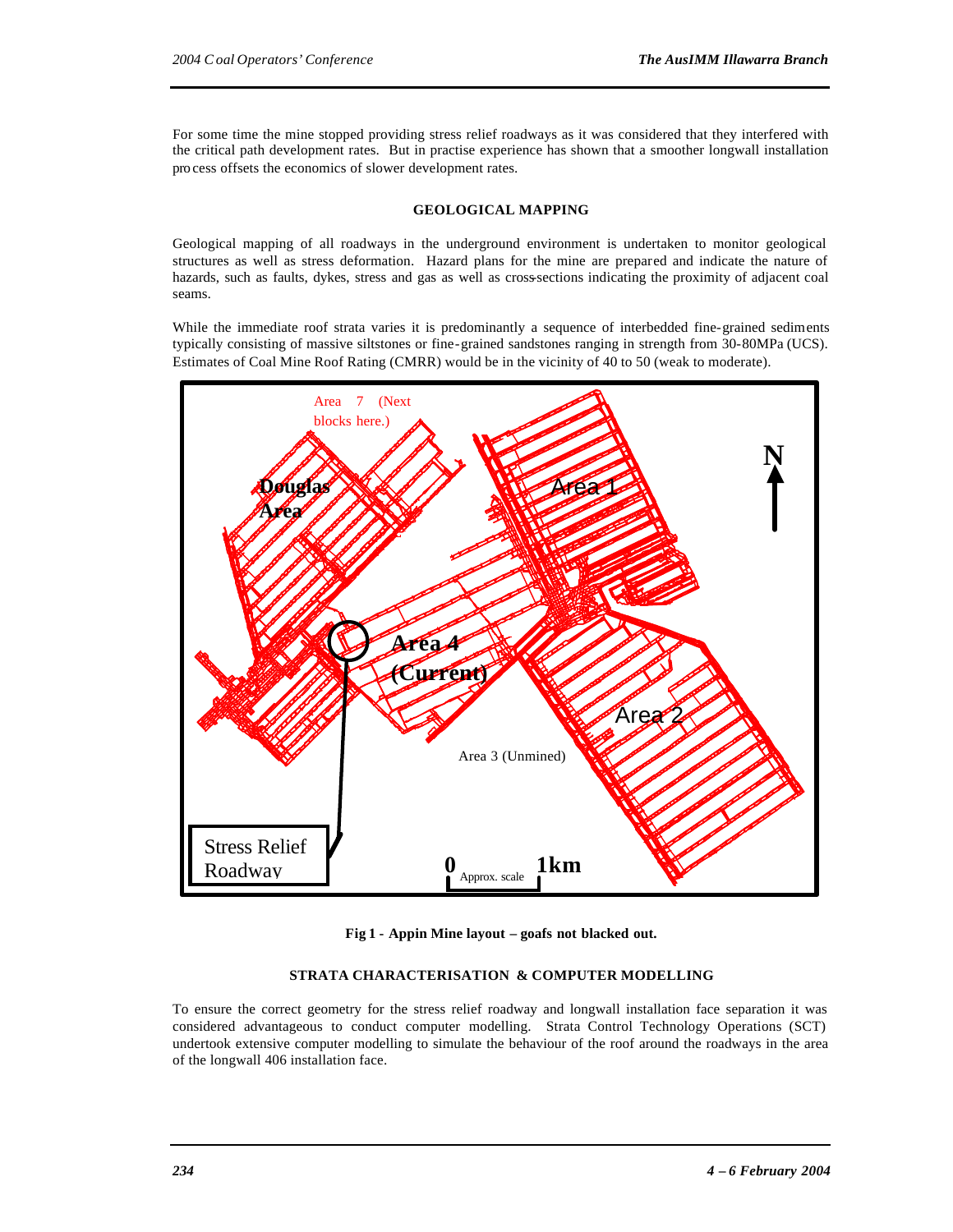

**Fig 2 – Mine layout and borehole location**

Previous studies undertaken by SCT focussed on the nearby Broughton Panel of the previous Tower Mine – now incorporated as part of Appin Colliery (See Figure 2.). Information available to develop a model of the strata included bore logs and core photographs, geophysical logs and underground monitoring together with extensometer data. Some UCS data was available and estimates were also made from geophysical logs, the latter combined with core assisted in developing bedding plane cohesion charts.

In the roof fine-grained sediments make way for sandstones and generally range from 40-90MPa. The magnitude of the horizontal stress is estimated in the range of 25-28MPa. The Bulli seam is some 3.30m in thickness and has an estimated in-situ strength of 6MPa and the floor is typically shale about 1.5m thick before grading into sandstone. This sandstone overlies the Balgownie Seam which is the latter being about 1.0m in thickness and about 8m below the Bulli Seam.

It should be recognised that computer models are based on the characterisation of the strata and in this instance have been used to simulate the likely strata behaviour during drivage. Underground mapping and observations were also conducted prior to running the model to improve confidence in the outcome. The model utilised the FLAC Version 3.4 with rock failure and stress input routines that have been developed by SCT Operations.

The model has the capacity to review the drivage of individual roadways or a sequence of drivages to determine their impact upon one another. Thereby assessing the impact of stress relief on the installation road. Figures 3, 4 and 5 highlights various aspects of the modelling. Figure 3 highlights the construction of the model and the breakdown of the strata horizons that have been characterised – note their UCS strengths. Figure 3 shows the final layout of the stress relief roadway (Right Hand Side) and the longwall installation roadway (LHS).

Figure 4 examines the case of the single roadway. For a single roadway the model indicates that the height of fracturing will extend to 5m above the roof of the opening when the stability level of stress is exceeded. The stability limit is estimated at about 17MPa for the existing ground conditions. The nature of the fracturing is clearly evident in the model.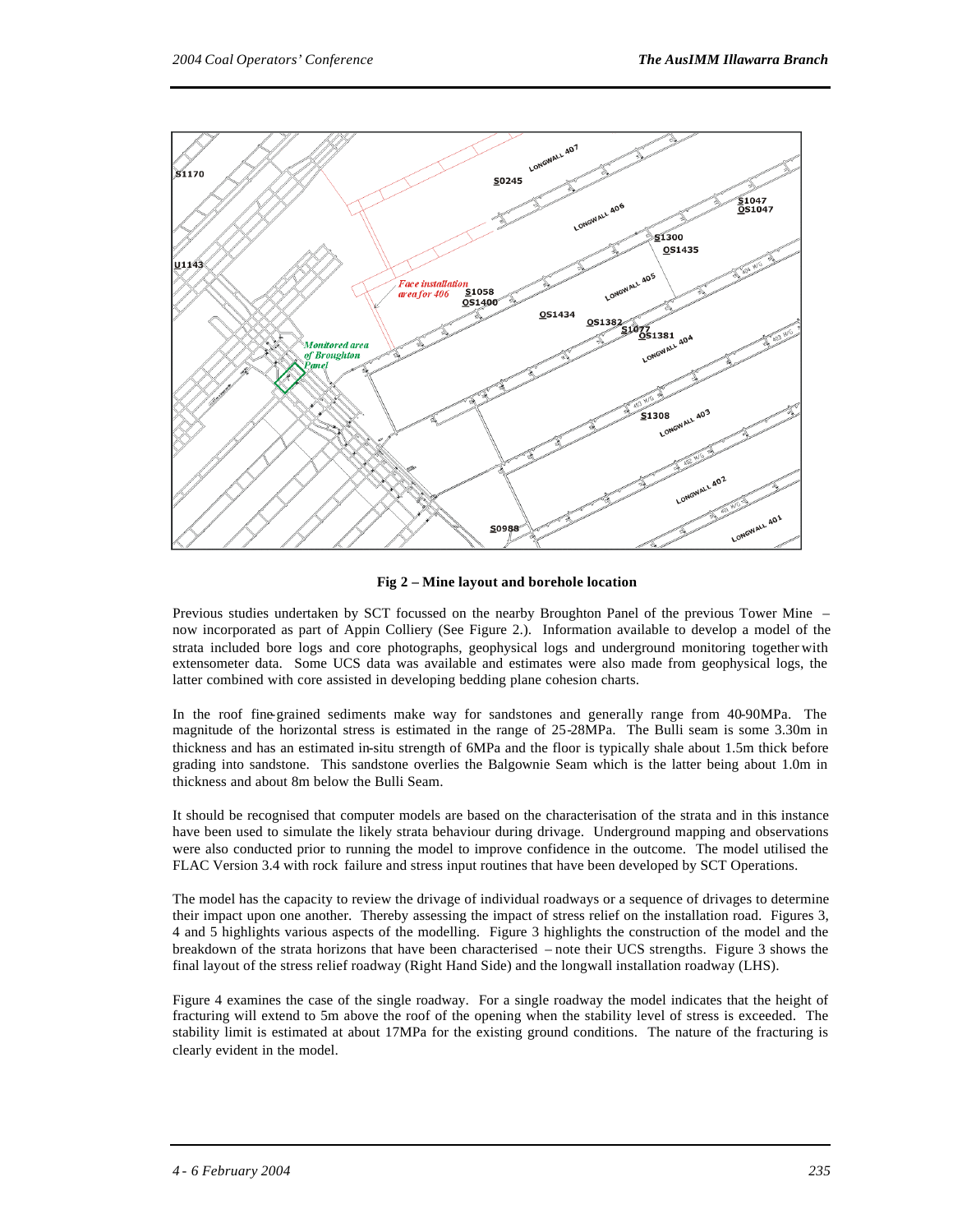

**Fig 3 – UCS model of roadway and face heading**

The benefit of a stress relief roadway is that it deforms significantly enough that it causes the stress field to readjusts so that it doesn't act to the same extent upon a nearby roadway i.e. the longwall installation roadway. The critical factor is to ensure that there has been sufficient stress relief to achieve the desired benefit. In some older examples of stress relief roadways lifting off coal (fendering) ensured that the benefits of the extra wide stress relief roadways was achieved and that the stress field was actively interfered with. However in this instance fendering was postponed to observe the nature of the monitoring and when results were satisfactory fendering was not considered essential. While SCT Operations made a recommendation that fendering of the stress relief roadway be undertaken – in this instance this was not undertaken. The purpose of this was to induce more failure at a greater height into the roof. Thereby ensuring that the stress was driven well above the influence levels likely to impact upon the installation roadway.



**Fig 4 – Rock fracture mode and distribution for a single roadway at 20MPa**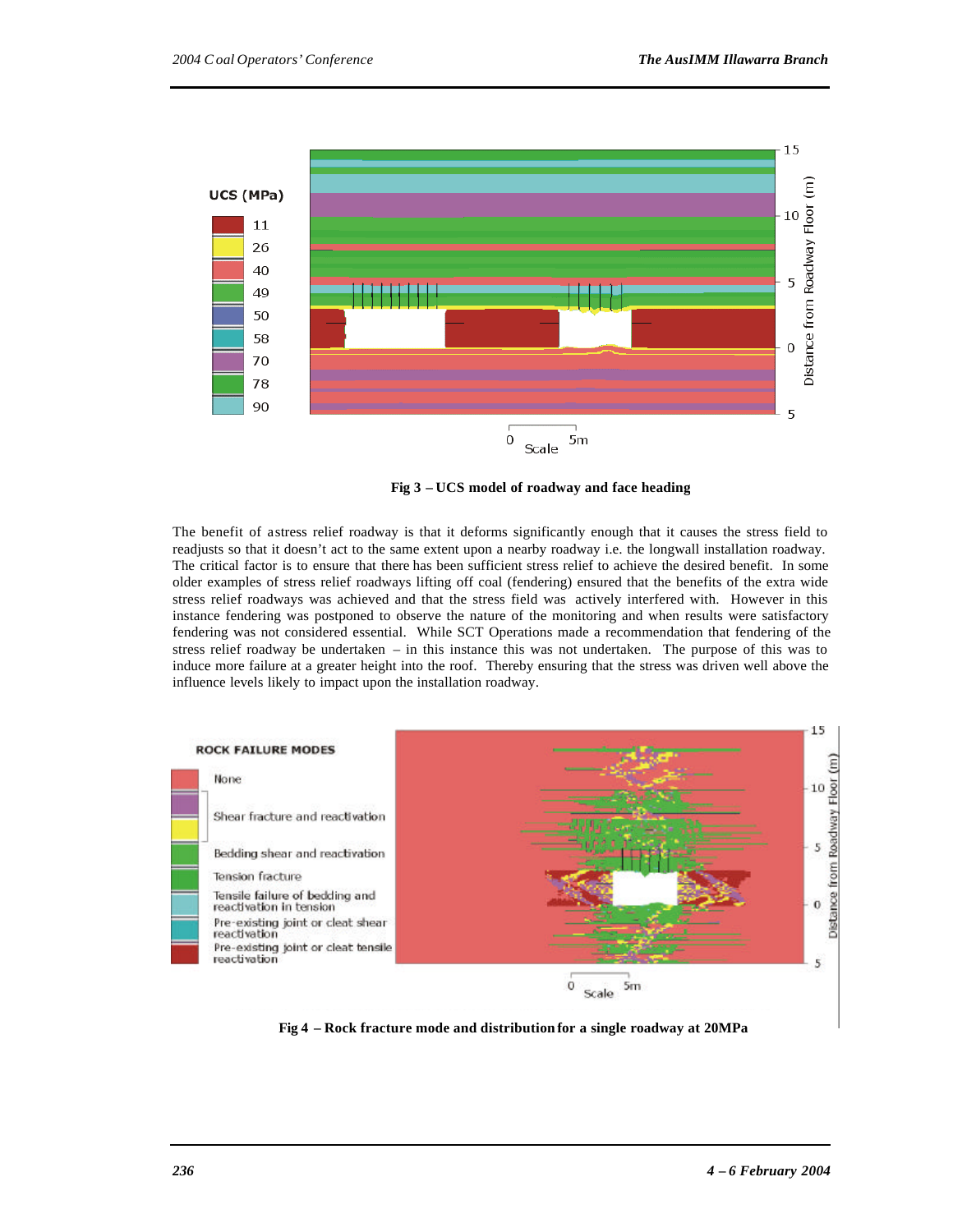Running the various models (Figure 5) allowed a recommendation of a distance between 8 to 15 metres of solid coal between the stress relief roadway and the face installation roadway. It was considered that this would allow the stress field to be sufficiently modified to allow a successful longwall installation roadway to be opened up (first pass) and then widened out. Figure 5 shows the level of deformation around the roadways. The roof displacement anticipated in the face installation roadway was less than 10mm.



**Fig 5 – Rock fracture distribution for stress relief installation roadway – 8m pillar**

#### **COST BENEFITS**

In the past stress relief roadways were utilised quite successfully at this mine. However with the drive to ensure longwall continuity and reduce costs the stress relief roadway process was abandoned. However on longwall 405 the face installation roadway suffered considerably due to the impact of high horizontal stress to such extents that it resulted in several episodes of PUR injection and considerable installation of megabolts to lock the roof up. These secondary support measures were successful and were a credit to their use. Nevertheless the cost of secondary support for this installation heading was excessive. Alternative measures were sought for longwall 406 panel.

The additional cost of drivage – in this instance some 255m of drivage at a nominal cost of \$1500 p.m. (\$380K) was offset by the revenue of the coal mined  $(5m*3.2m*SG1.4*\$A67 = \$1500 - \text{Example Only})$ . This essentially makes the cost of the heading cost neutral in term s of economics. However the real cost is therefore in the use of the mining equipment and human resources to cut the stress relief roadway when it could be producing additional development metres in a different area in other words - opportunity. Which can be an important factor in its own right. However, when considering the potential for difficulty in a face installation roadway and the additional cost of secondary support together against the cost of driving the stress relief roadway it is considered to be a minor investment which pays huge dividends in terms of having a face installation roadway of excellent attributes. This presents a greater opportunity to increase and improve longwall productivity, which is where the real benefits of a smooth transition flow.

#### **OBSERVATIONS & MONITORING**

As part of the ventilation requirements a guaranteed back heading was required to remain standing during longwall retreat and as such a twin heading panel was driven to create the 'bleeder' (ventilation roadway) and the stress relief roadway. The drivage experience of these roadways was as expected with both roadways